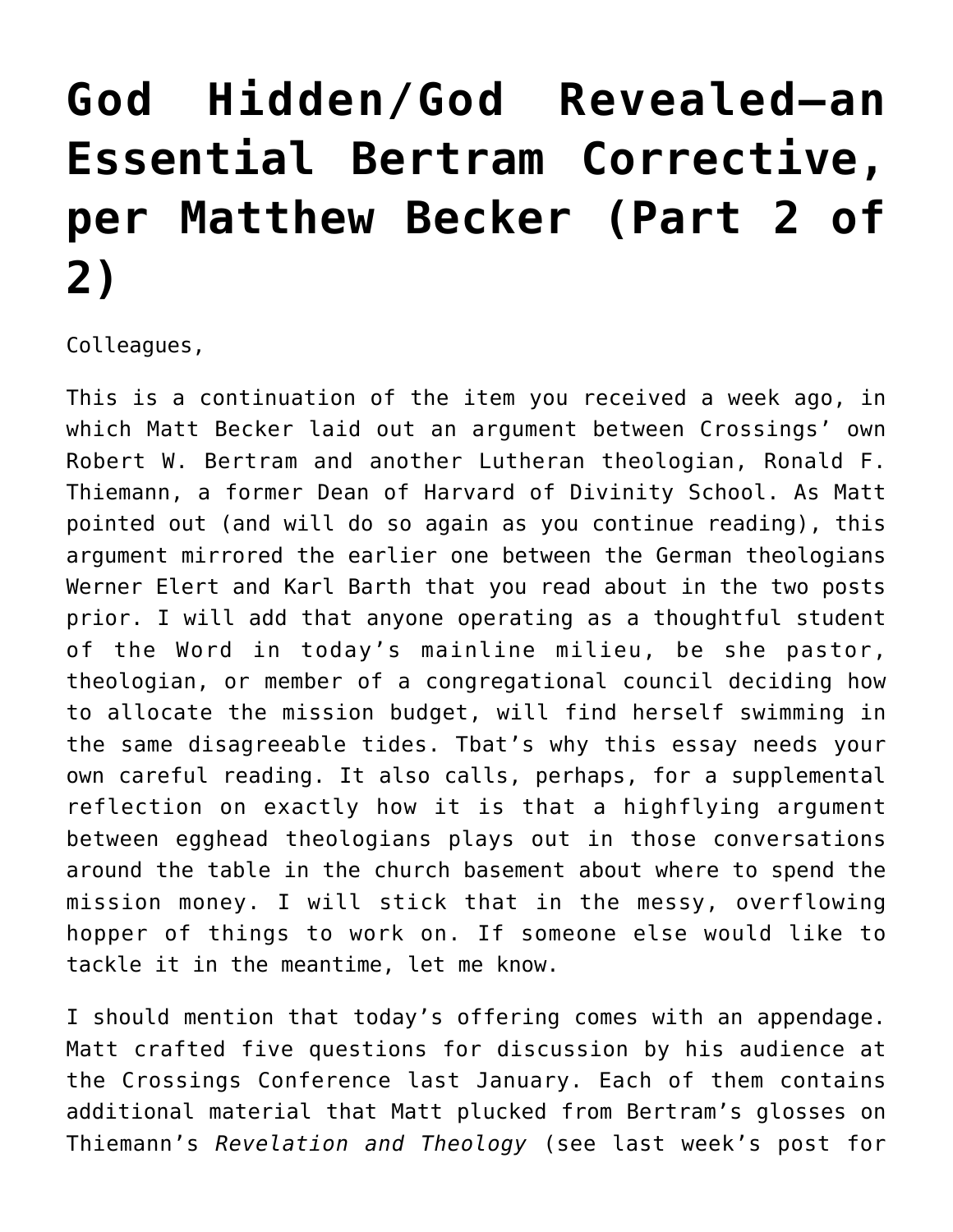bibliographic details.) The questions themselves bear extended and careful thinking, so I pass them along.

Peace and Joy,

Jerry Burce

**From Faith to Faith: Knee Bracing for Troubled Times**

 $\_$  . The contribution of the contribution of  $\mathcal{L}_\mathcal{A}$  , we can also the contribution of  $\mathcal{L}_\mathcal{A}$ 

## *Deus Absconditus* **and** *Deus Revelatus*

## **according to Werner Elert and Robert Bertram**

(Part 2.2: Bertram)

by Matthew L. Becker

Professor of Theology, Valparaiso University

+ + +

What is at stake here? Why should these two theological disagreements (the one between Elert and Barth, and the one between Bertram and Thiemann) concern us today? Well, for starters, the questions of God and of how we come to know God are still pressing issues for us. The epistemology of faith (for example, the debates about philosophical foundationalism and post-modern non-foundationalism) is still a key issue in academic theology. But even beyond the academy, Christian teaching about revelation is difficult for many to accept in our era. Is God real? If so, how does one know? Is the Christian faith true? How does one know? Is it authentic? Relevant? Within the Christian community, further questions arise along this path: Is God only a giver or is God also a respondent to us humans? If God is a responder, are all of God's responses to us gracious? Might God's revelation be other than gracious, a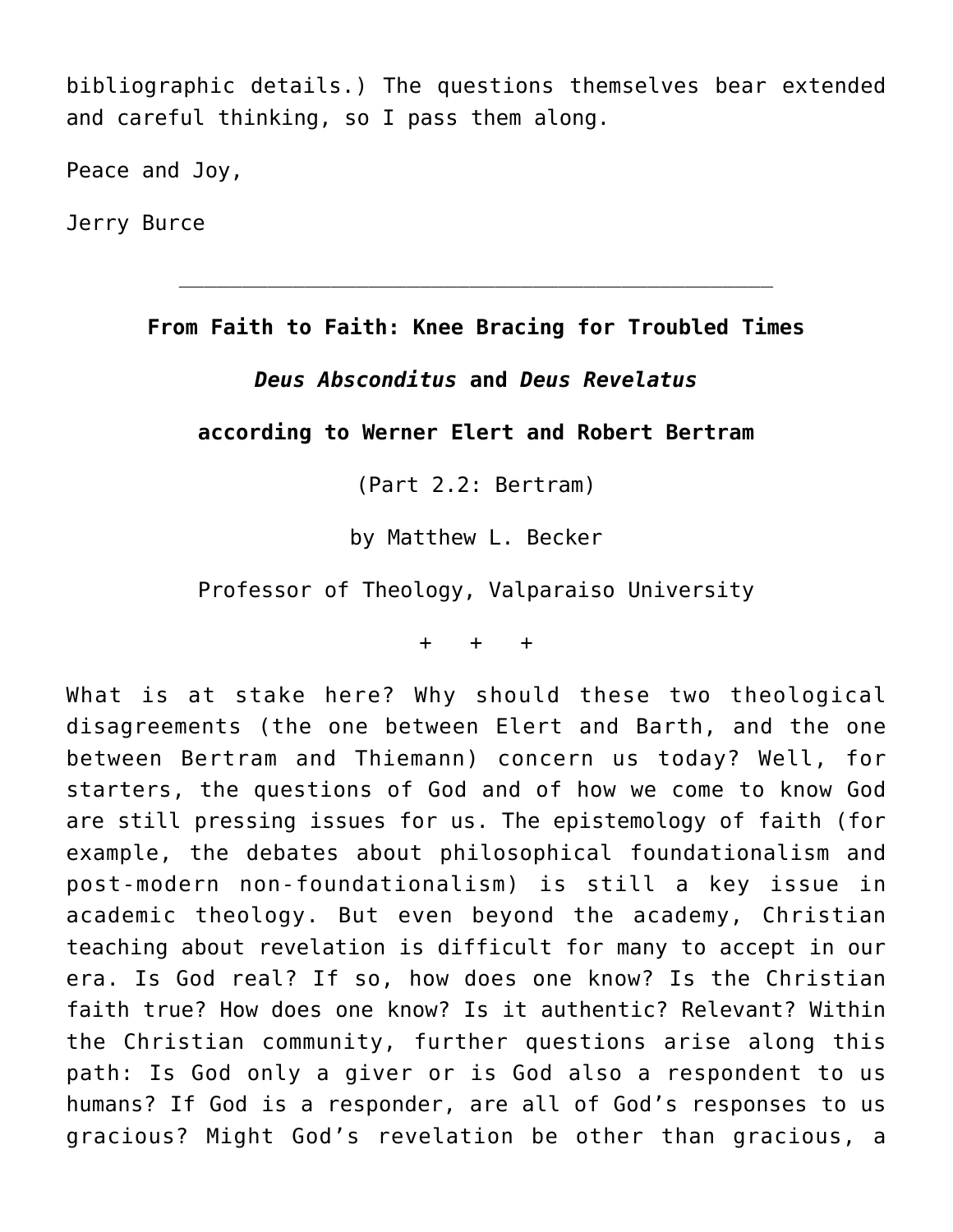revelation of divine wrath, as Luther discovered from his own experience, an experience that he thought was confirmed in the teachings of Isaiah and the Apostle Paul? Does Jesus merely "enact" God's grace or is Jesus also the sufficient *reason* or basis for it? Does God's grace succeed no matter what the human response to it is or only when humans respond to it with a particular God-pleasing response, namely, *faith*?

Bertram's criticism of Thiemann's understanding of the nature of the revelation of God is still instructive. I think this criticism is pretty devastating but also quite comforting. It is wide-ranging, so I will focus on only four issues.

(1) Contrary to Barth and those influenced by him (e.g., we could add Robert Jenson and Hans Frei to that list), the Christian doctrine of revelation is not about identifying who God is. Rather, revelation is "what enables us to see how God identifies us" (Bertram gloss, vii). "That is the only way we know God, how he regards us—and that, how he regards us, he wishes us to know only through the Law and the Promise" (ibid). God is unveiled by law and promise. We, too, are unveiled by law and promise, and we are then concealed in Christ, according to the gospel promise.

(2) Contrary to Thiemann, the "hidden God" does not mean, "the unknown and unknowable God beyond the revelation in Christ." Rather, "God hidden" is, according to Bertram (following Luther), "all too knowable and precisely for that reason unbearable, who though knowable should not be made known, 'preached,' as only 'God revealed' in the Gospel should be. Yet it is the Gospel itself, what Thiemann might call the Christian narrative's own 'logic of promise,' not just scattered grim Scripture quotations, which entails this gruesome *Deus absconditus* as the Gospel's negative converse" (Bertram, "Review Symposium," 70). God's prevenience is not solely a matter of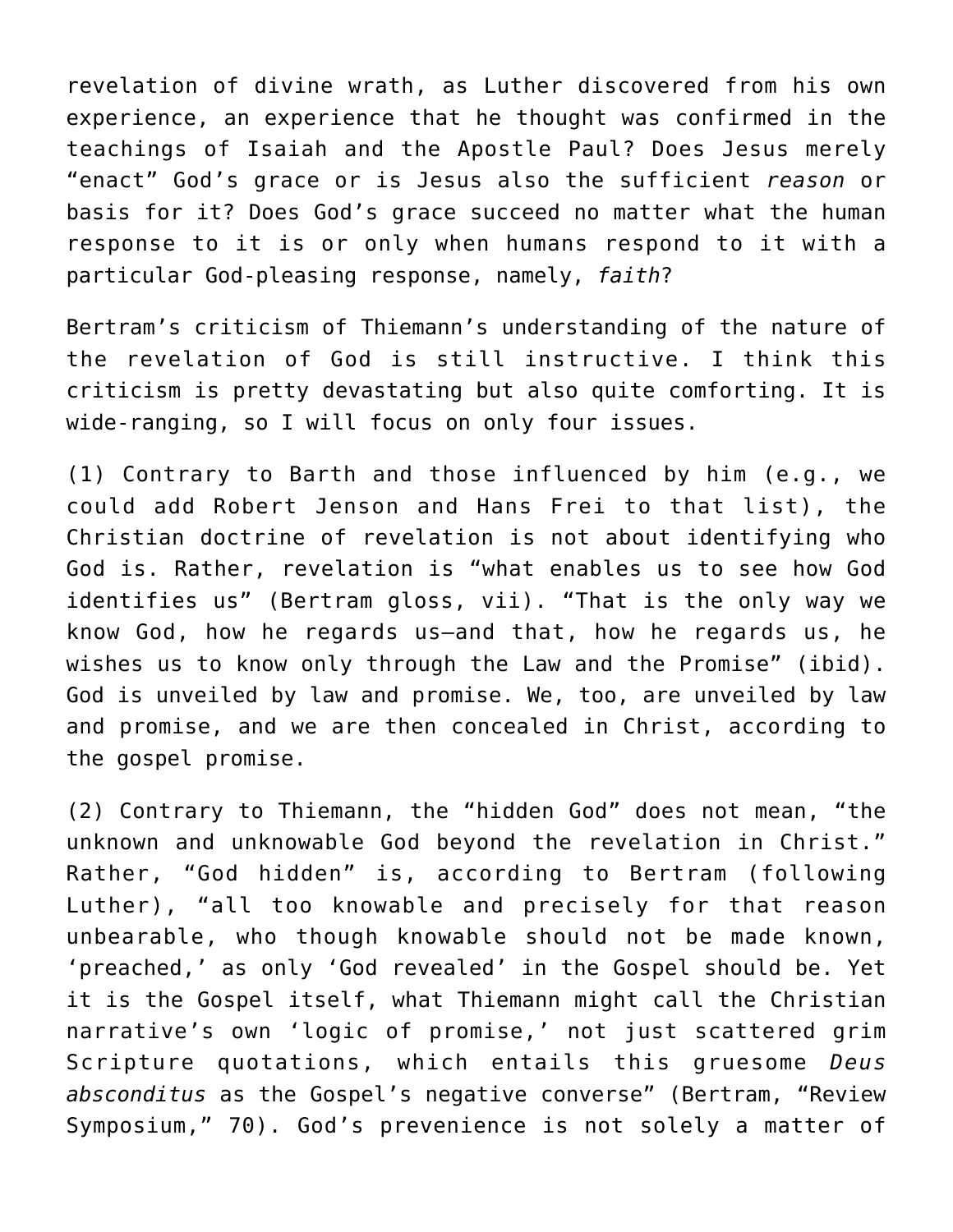grace. Apart from Christ, God remains a very real threat. This incoherence within God cannot be resolved except by faith in Jesus Christ, crucified and risen. This incoherence in God is that which necessitated Christ in the first place, who functions in a far more radical manner than merely to identify who God is. Of course, "the only thing worse than taking that destructive though valid *Deus absconditus* out of hiding and proclaiming it is the sort of revelationism which, by theological fiat, defines it out of existence as untrue. To be sure, that way the whole God-problem is obviated in advance, modern Christianity is spared its most scandalous cross—and, alas, its closest theological affinity with unbelievers" (Bertram, "Review Symposium," 69-70). By avoiding the problem of the hidden God we shortchange Jesus. We "under-ask" what the gospel accomplishes.

(3) Jesus does not merely reveal who God is but actually accomplishes something *coram deo*, namely, the justification of sinners who need to be so justified before God. Christ did this by completely identifying himself with sinners, dying the death of a God-damned criminal on the cross. According to the apostolic witness, the cross of Christ is the means by which God's wrath was revealed against Christ and, much more importantly, the means by which that wrath was borne away (and concealed!) by Christ. "God made him who knew no sin to be sin for us so that in him we might become the righteousness of God" (2 Cor. 5.21). Bertram, following Luther, identifies Christ as the cursed One, the highest, the greatest sinner of all time, the only sinner.[ref]For more on this theme, see Robert Bertram, "How Our Sins Were Christ's: A Study of Luther's Galatians (1531)," in *The Promising Tradition: A Reader in Law-Gospel Reconstructionist Theology*, 2d ed. (St. Louis: Concordia Seminary in Exile, 1974), 7-21.[/ref] Christ reveals "the depth of God's affinity with the unpleasing" (Bertram, "Review Symposium," 70). Any other way of understanding Christ (and what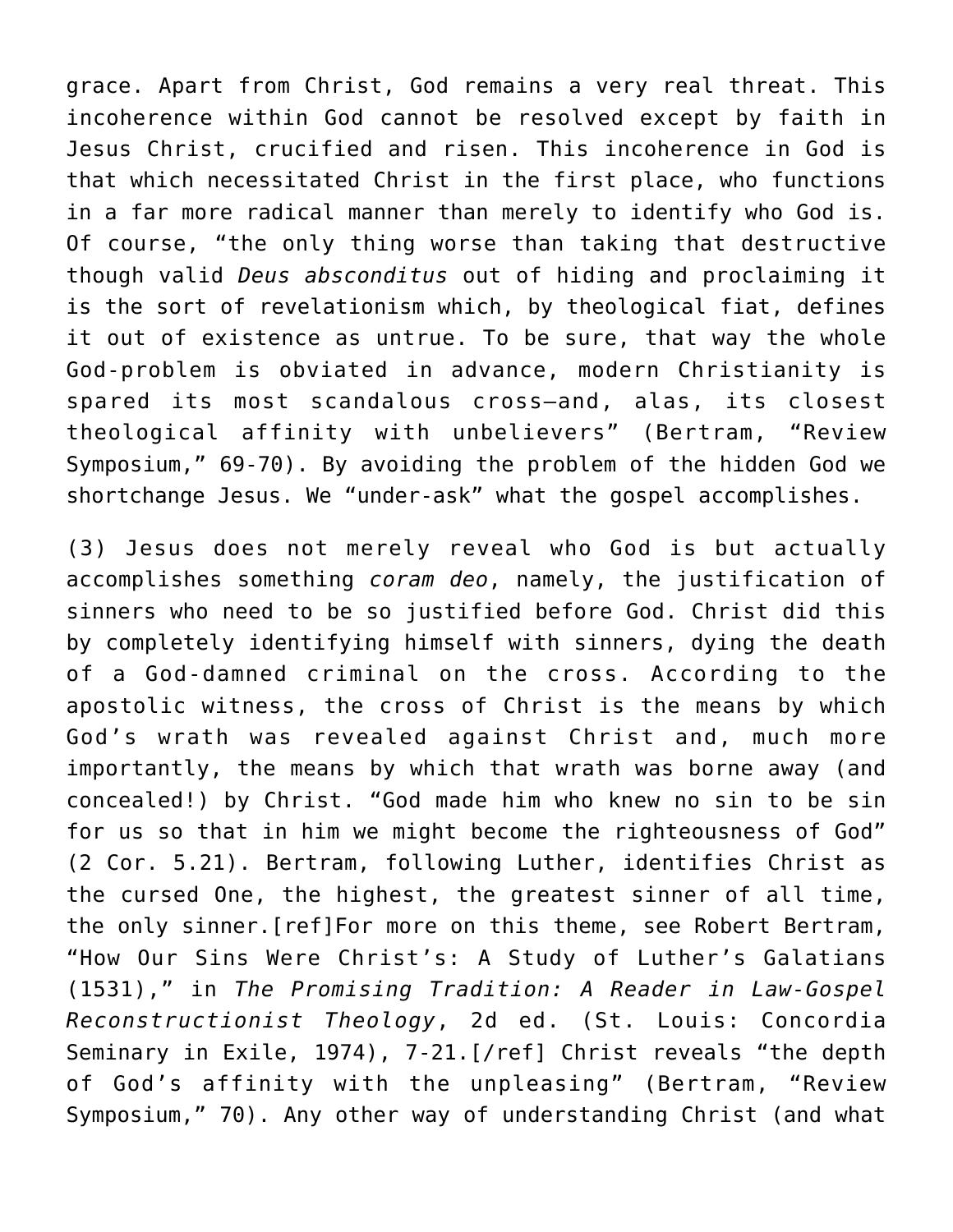Christ reveals) under-uses Christ. In fact, such underutilization makes Christ and his death useless. So the revelation of wrath and the revelation of the gospel are at the same time the revelation of Christ's sinnerhood and the concealment of God's wrath. It also spells our concealment in Christ until our own glorious unveiling on the Last Day. That gospel concealment in Christ is good news for sinners! Christ was made a curse for us, was made sin for us. Christ put all sins to death in his body, and we are in his body through baptism. In baptism, the Spirit has put us to death with Christ and raised us anew in him. In the end, "God's Christ so identifies with unbelievers that he not only assails their illusions about God but agreeably confirms their own worst fears. It truly is God, regardless of whatever else, from whom they need to be saved, and saved by being replaced… by a whole new, plausible identity…," an identity of faith, "to which God in turn is now the pleased respondent" (Bertram, "Review Symposium," 70-71). This point is made again and again in Bertram's marginalia. (This issue is the centerpiece of D3 diagnosing in the hermeneutics of Crossings.) I'll quote just one instance: "Christ is not only 'the narrated content' of the promise—in the radical sense that he is the very gift to us which the Promiser promises and gives—but also he is (i.e., his historical biography is) the reason why this Gift is given and indeed the Reason, the Ground, why God is gracious to us in the first place" (Bertram gloss, 98).

(4) In order for God's promise to work, faith of a specific nature is called for, namely, faith in Jesus Christ, crucified and risen for the forgiveness of one's sins. Bertram returns to this issue again and again. He repeatedly asks, as he does at the bottom of p. 104: "Does RFT appreciate how bound the promise is to faith?" (Bertram gloss, 104) The primary commission to the church is to preach God's law and God's gospel promise for the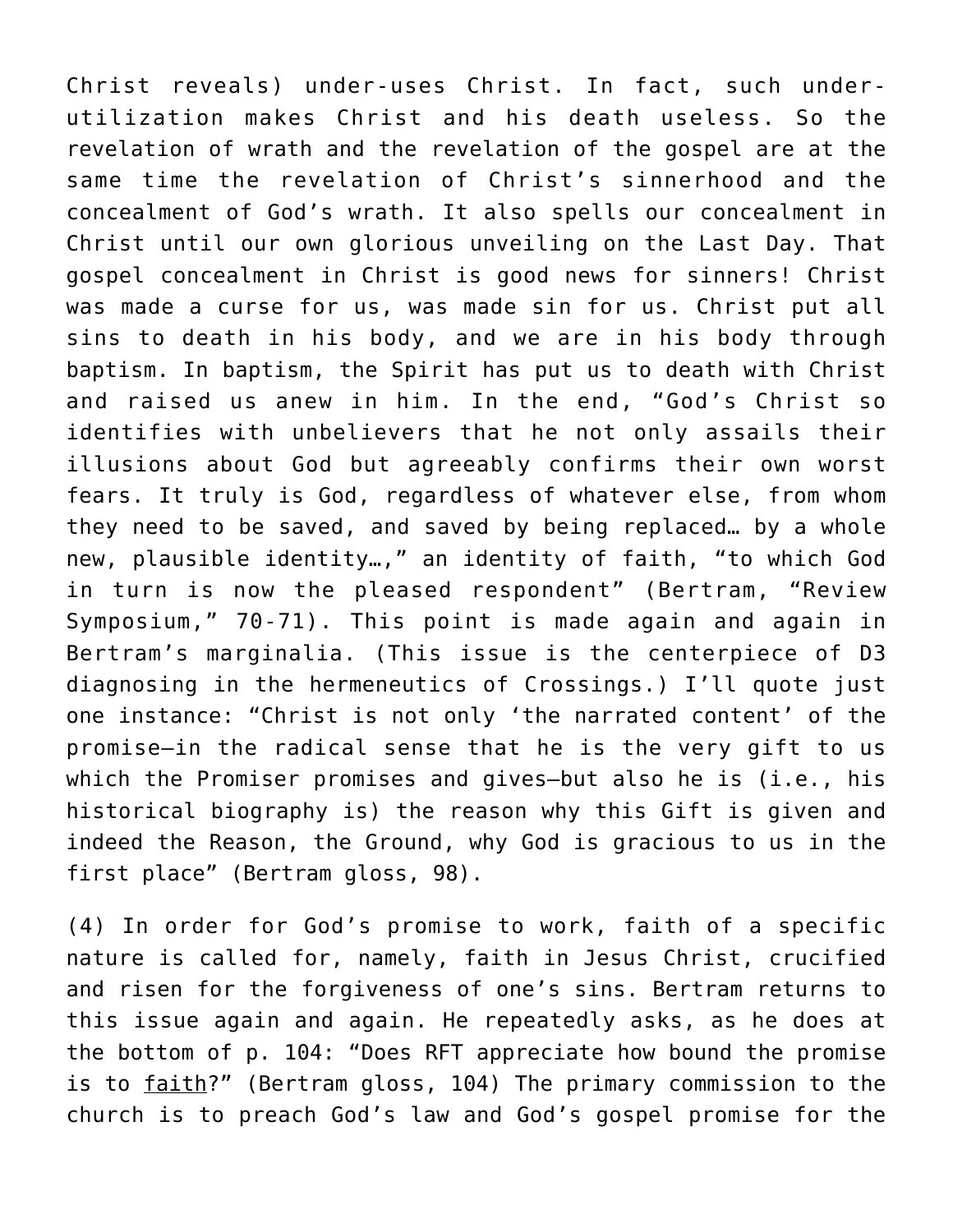sake of eliciting repentance and summoning forth faith in the promise. And what is the character of this particular faith? Is it not *trusting* that despite the fact that we anger God because of our sin and sins, we are nevertheless pleasing to God for Christ's sake? Apart from this trusting faith, God's promise becomes judgment and wrath. That is the revelation of the law, about which Paul speaks in Romans 1-3. Talk about an enormous incoherence between *Deus absconditus* and *Deus revelatus in Christo*! So Bertram faults Thiemann for underplaying the role of faith, which itself underplays the gospel promise. Another example: On p. 94, Thiemann writes, "Truth and falsity characterize ordinary religious language when it is used to mold lives through prayer, praise, preaching, and exhortation. It is only on this level that human beings linguistically exhibit their truth or falsity, their correspondence or lack of correspondence to the Ultimate Mystery" (94). Bertram's comment? "That's ok as a nomological criterion of truth [that is, as a criterion in relation to God's law] but it would not suffice as an evangelical one. It's like saying, since talk (also religious talk, God-talk) is cheap, the only kind of talk which is capable of being true religiously or false religiously is that which is lived out in practice. But then, how about that supremely evangelical claim to truth which asserts that sinful believers, who are still much more sinners than believers, have their faith reckoned as righteousness—even though their faith not only is far from fully lived out in practice but is not even very fullfledged as faith?" (Bertram gloss, 94). If you have a weak-kneed faith, take heart from that observation! Talk about bracing faith!

On the next page Bertram writes: [Earlier] RFT [Ron Thiemann] "had quoted ML [Martin Luther] as saying, in effect, that the 'promise' always requires 'faith'—what RFT himself calls 'human reception.' How seriously will RFT be able to take that kind of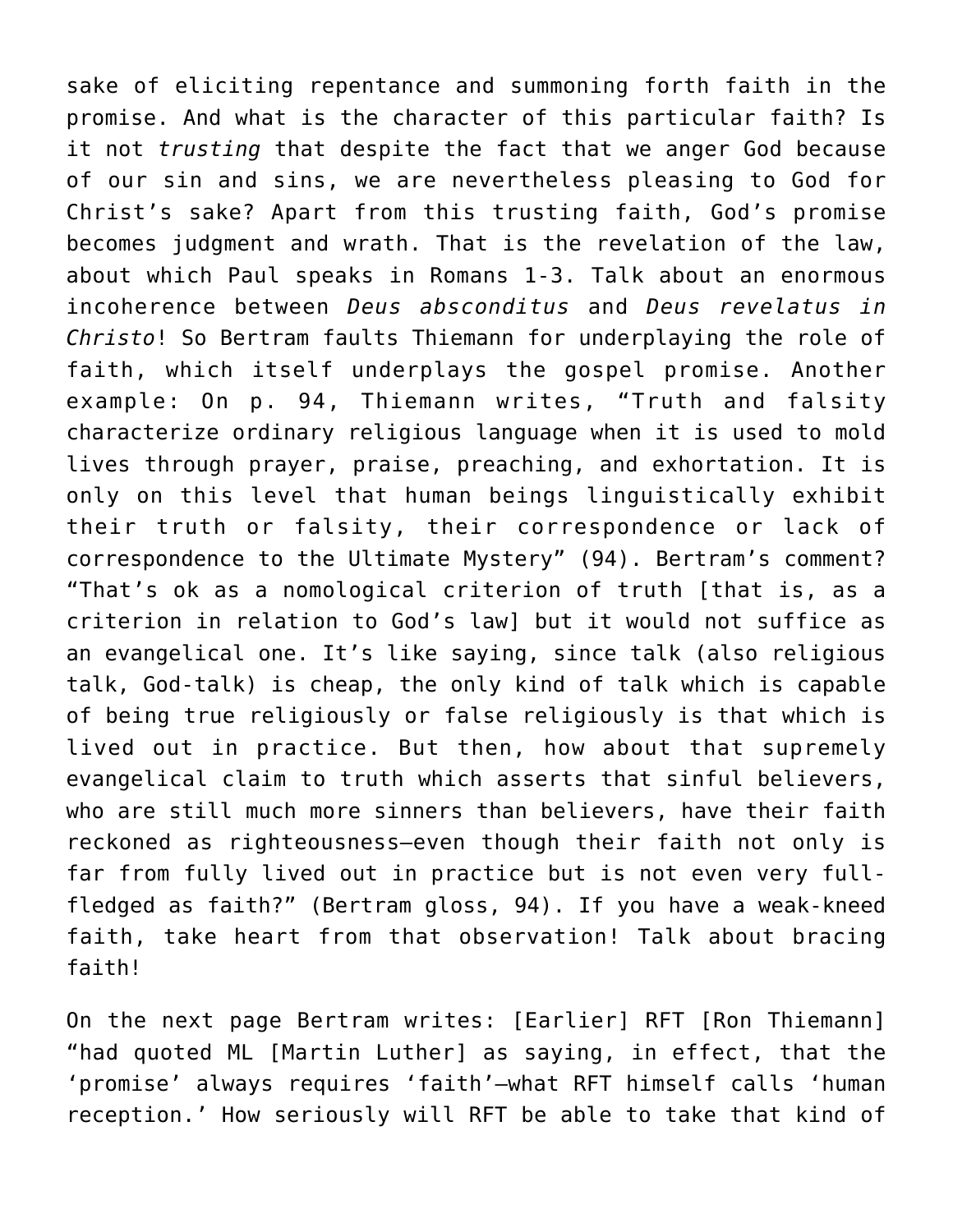conditionality? The promise is being 'conditioned' upon its reception? No. Yet (at least for ML, if not for RFT) the promise which is not received by faith is simply not fulfilled. It does not deliver" (Bertram gloss, 95). And on the next page, in criticism of Thiemann's claim that "the promise is simultaneously a pardon and a declaration of righteousness," Bertram replies, "It is the forgiven sinners faith which is 'declared' to be her 'righteousness,' and that *propter Christus*—viz., because of the *Christus* whom faith has hold of" (Bertram gloss, 96). Bertram strikes this same note in his second review: "What the promise reveals, then, is not a God who, all along, would have been savingly gracious anyway, with or without Christ, believe it or not, and who needed Christ only to be publicly identified as such. There is a bolder alternative for making the promise all-inclusive, a hope which, for Christians at least, is non-negotiable: not by relieving the Promiser's dependence on faith but by using the promise" (Bertram, "Review Symposium," 71). By using the promise in this way in proclamation, the promise actually accomplishes what it describes. Faith is the way in which a promise gets fulfilled! The gospel promise then is all the foundation one needs for faith in that promise to be properly braced.

+ + +

## *For further thought—*

(1) What do you make of Bertram's Elertian use of God's wrath? He faults Thiemann for thinking that the biblical category of "promise" is only one of "graciousness." "The 'logic of promise' would seem to apply quite as well to *threat*" (Bertram gloss, 110). This also applies to Bertram's appeal to the apostles' claim that on the last day Jesus will serve as God's appointed judge/agent. (See also p. 132 in Thiemann's book.)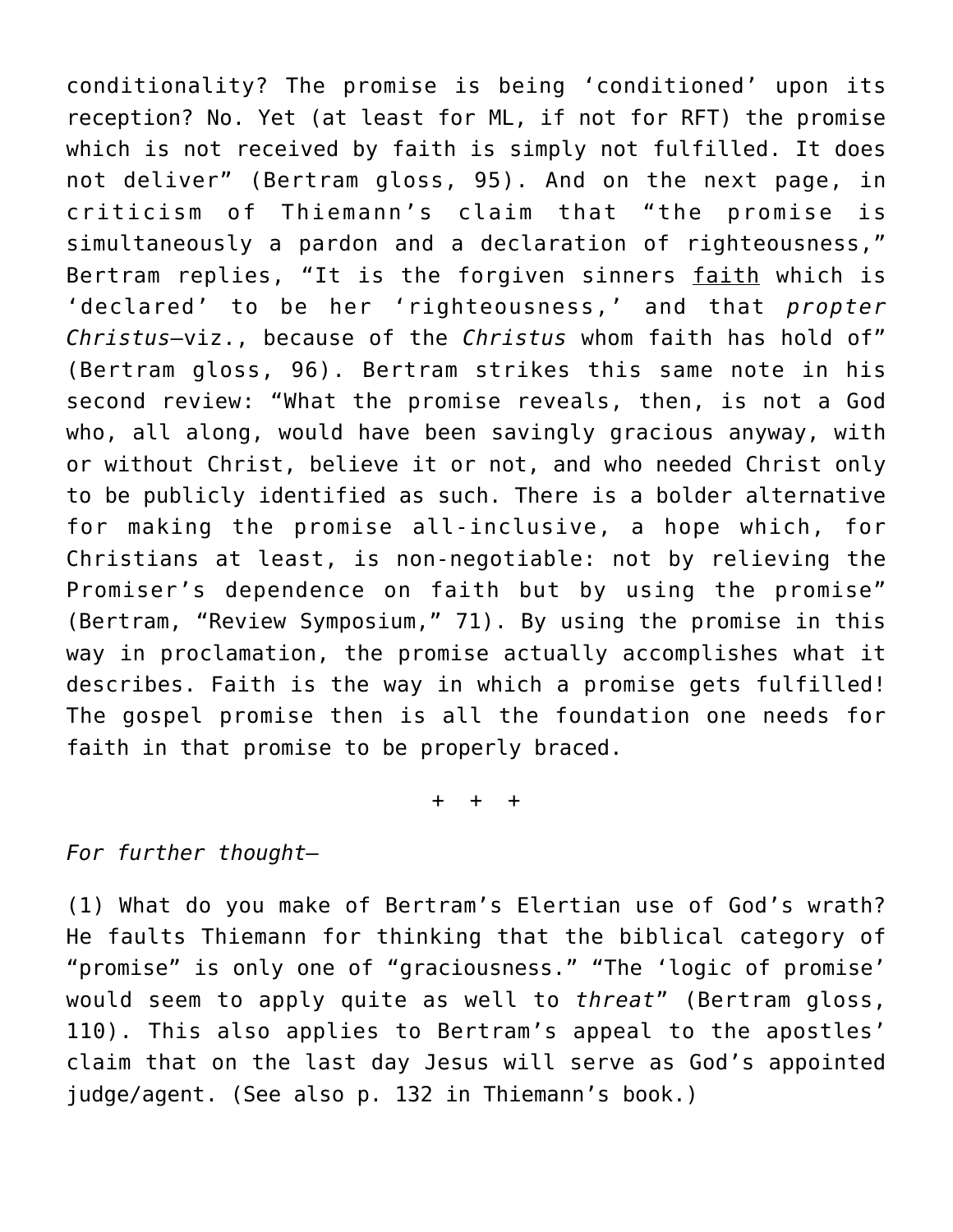(2) Bertram faults Thiemann's Christology for failing to stress "how deeply who-Jesus-is depends on who-we-are—we and all other sinners. Thus, if the Matthean account of our universal human neediness is defective, then so is the account of Jesus—not only as Jesus but as the Son of God. Not as though Jesus' divine Sonship could be inferred from our sinful condition. The Gospel is not deductible from the law. But neither does the Gospel retain its validity apart from the validity of that 'evangelical exposition of the law' which the Gospel entails as a basic presupposition" (Bertram gloss, 114). How would you describe the "evangelical exposition of the law" which Bertram stressed is a basic presupposition of the gospel?

(3) Thiemann initially downplays what the obedience of Jesus to the will of God entails, namely, *his complete identification with sinners*. (Thiemann does refer to this at the bottom of p. 128.) Bertram: "Jesus' identification as Son of God lies not only in his obedience to the Father's will. That much, by itself, would be plausible enough. What taxes credulity is what his obedience is claimed to **consist** in, namely, his '*identification with sinners.*' That *that* is 'the fulfillment of righteousness,' hence, 'obedience to God's will,' is the challenge to faith—and to the evangelist's portrayal. It finally is a question of the most basic relation between God and humanity" (Bertram gloss, 118). How are we to preach Jesus' complete identification with sinners today? Strengths and weaknesses in this type of Christology?

(4) Bertram holds that "one of the book's most fatal flaws" (Bertram gloss, 110) is its down-playing of the role of faith in fulfilling the promise. Permit one further gloss from Bertram:

Poor RFT! How he struggles to recognize, to do justice to the mutuality, the correlative character of divine promise and human response (faith), & yet how fearful he is that, in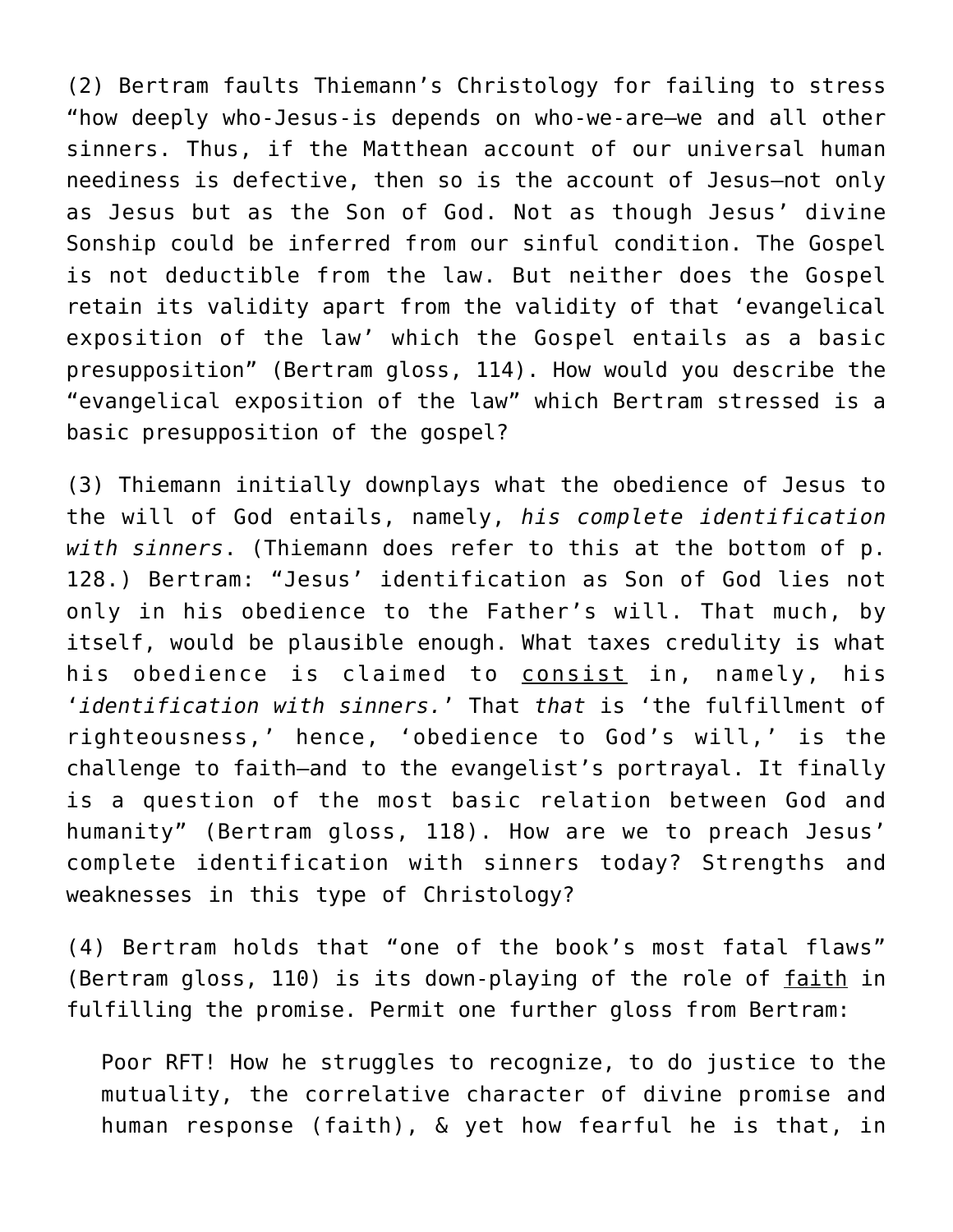conceding the latter, he might encourage those who see the human response as something less than the doing of God! The real question, which he fails to see, is a Christological one: What is it about Christ, in whom such faith is based, which gives the faith its value—its unique value? RFT has somehow been suckered into thinking that what gives faith its value is that it is the creation by God, the prevenient initiator. But that much is true of everything we have from the Creator. That line of argument also sets one up to conclude, not implausibly, that unfaith—or at least the permitting of it—also comes at the initiative of God. No, to locate the value of faith in its creation by prevenient God does not nearly account for why, in the Christian gospel, faith is so uniquely valuable. Only the value of Christ, the object of faith, can account for that. But that Christological explaining is reinforced, is 'necessitated' by, the negative evidence which the Law reveals about all human beings, Christians and non-Christians." (Bertram gloss, 149)

But if faith plays the sole role in fulfilling the promise, what are we to make of the universalist aim/claim of the gospel promise? And of the evident fact that so many human addressees reject the promise?! Does the latter question not take us back to the mystery of the *deus absconditus* (ala Luther in *The Bondage of the Will*)?

(5) On p. 109, Bertram criticizes Thiemann for thinking that Thiemann can avoid incoherence in his theology. Bertram: "I suspect that sooner or later any Christian theology is going to incur some kind of contradiction [or] at least incoherence. So will RFT's, if he's a candid enough Lutheran. My question would be: Is this contradiction at least one which was occasioned by the theology itself—by the Gospel? By God?—or was it merely a contradiction occasioned by the [oppositions?] in foundational epistemology exposed by recent American philosophers?" (Bertram